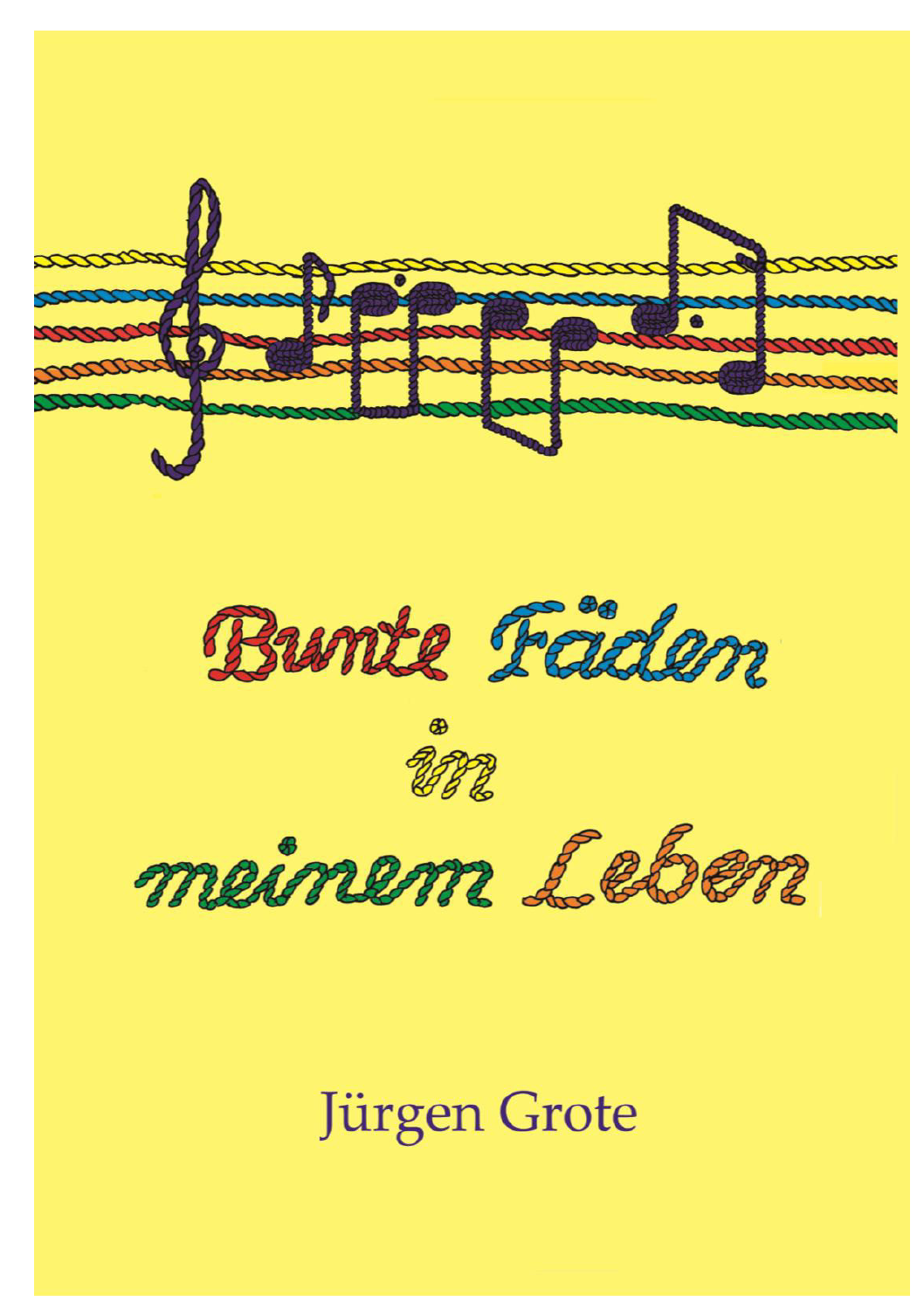# **Inhaltsverzeichnis**

| Nr.                     | <b>Lieder</b>                            | Seite |
|-------------------------|------------------------------------------|-------|
| 1                       | Das Eselein                              | 8     |
| $\boldsymbol{2}$        | Das Wasser der Erde                      | 10    |
| 3                       | Ich bin getauft auf deinen Namen         | 12    |
| 4                       | Sei getrost und unverzagt                | 13    |
| 5                       | Dein Kreuz                               | 14    |
| 6                       | Der Herr ist auferstanden                | 15    |
| $\overline{\mathbf{z}}$ | Glaube, Hoffnung, Liebe                  | 16    |
| 8                       | Ich bin kein Schaf                       | 17    |
| 9                       | Gott, der ist mein Hirte                 | 19    |
| 10                      | Gott, die Burg in meinem Leben           | 20    |
| 11                      | Gott entzündet ein Licht                 | 21    |
| 12                      | Ich bin die Tür                          | 22    |
| 13                      | Nicht jeder mag jeden                    | 23    |
| 14                      | Lobet Gott in seinem Tempel              | 25    |
| 15                      | Unser Anfang liegt bei dir guter Gott    | 26    |
| 16                      | Unsere Hilfe ist Gott                    | 28    |
| 17                      | Von Gottes Engeln behütet sei dein Leben | 29    |
| 18                      | Wenn ein Mensch von uns geht             | 30    |
| Nr.                     | Liedrufe                                 | Seite |
| L 1                     | Du gibst uns, was wir brauchen           | 31    |
| L2                      | Gott, dein Friede erfülle die ganze Welt | 31    |
| L 3                     | Gottes guter Segen                       | 32    |
|                         |                                          |       |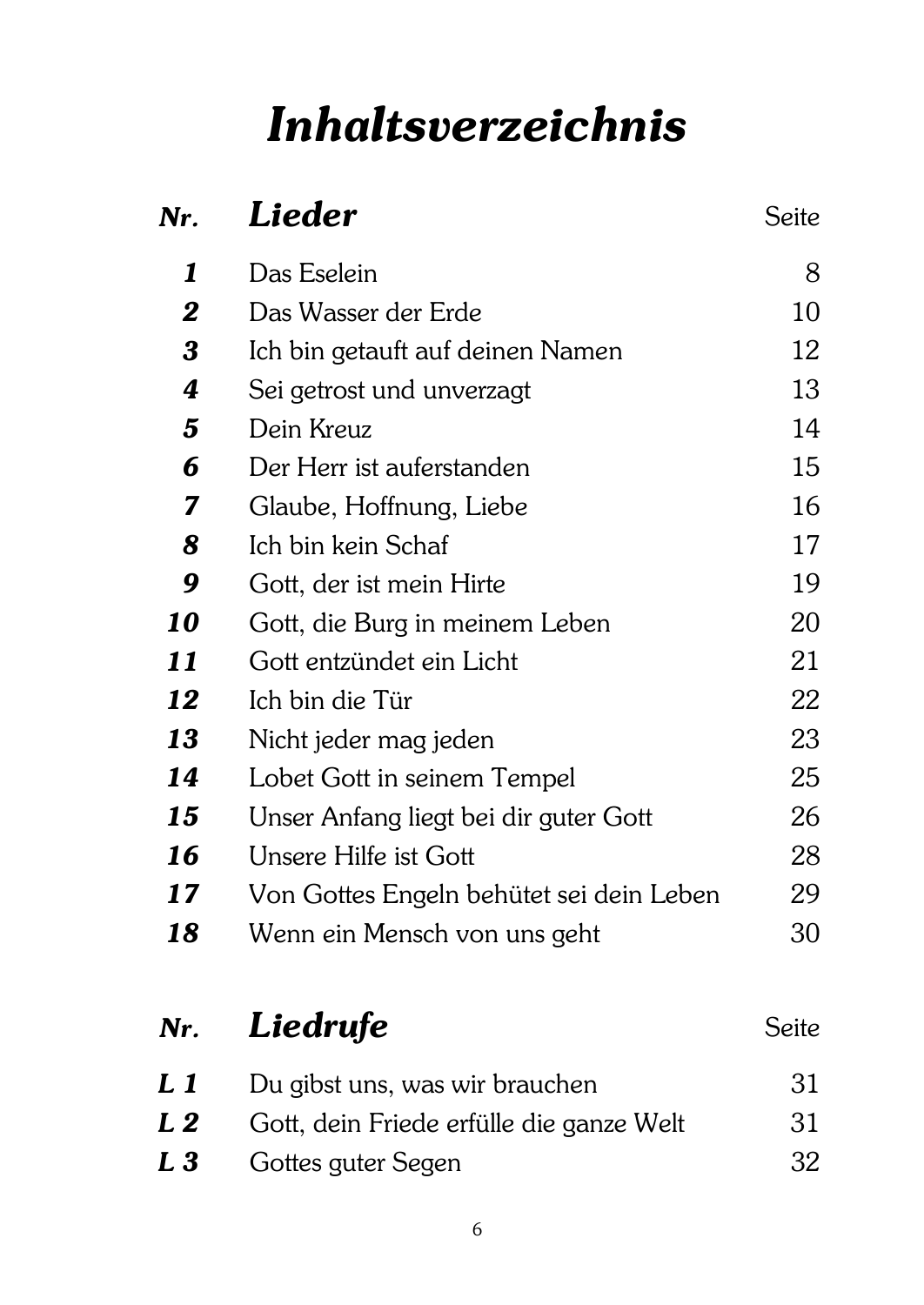| L 4            | Halleluja, lobe den Herrn     | 32 |
|----------------|-------------------------------|----|
| L <sub>5</sub> | Guter Gott, so geht das nicht | 33 |
| Lб             | In Gottes guter Schöpfung     | 33 |
| L <sub>7</sub> | Jesus ist das Licht der Welt  | 34 |
| L8             | Jesus, was hat man dir getan? | 34 |
| L 9            | Kommt herein, tretet ein      | 35 |
| L 10           | Lasst uns beten mit Jesus     | 36 |
| L 11           | Wir wandern nach Jerusalem    | 36 |
| L 12           | Meine Seele lobe den Herrn    | 37 |
| L 13           | Gott, du bist mein Schutz     | 37 |
| L 14           | Wir kommen zu dir guter Gott  | 38 |

### **Texte des Glaubens**

| Vaterunser                           | 39 |
|--------------------------------------|----|
| Glaubensbekenntnis I                 | 40 |
| Glaubensbekenntnis II                | 41 |
| 10 Gebote                            | 42 |
| Stichworte                           | 43 |
| <b>Bibelstellen</b>                  | 45 |
| Lieder in alphabetischer Reihenfolge | 16 |

Alle Rechte für die hier veröffentlichten Lieder liegen bei Jürgen Grote. Gleiches gilt für die Formulierungen der Texte, die nicht dem Luthertext entsprechen. Alle Formen von Reproduktion und Nachdruck, sei es fotomechanisch oder elektronisch sind ohne sein Einverständnis nicht erlaubt. Das Kopieren für gottesdienstliche Zwecke ist erlaubt und gewünscht.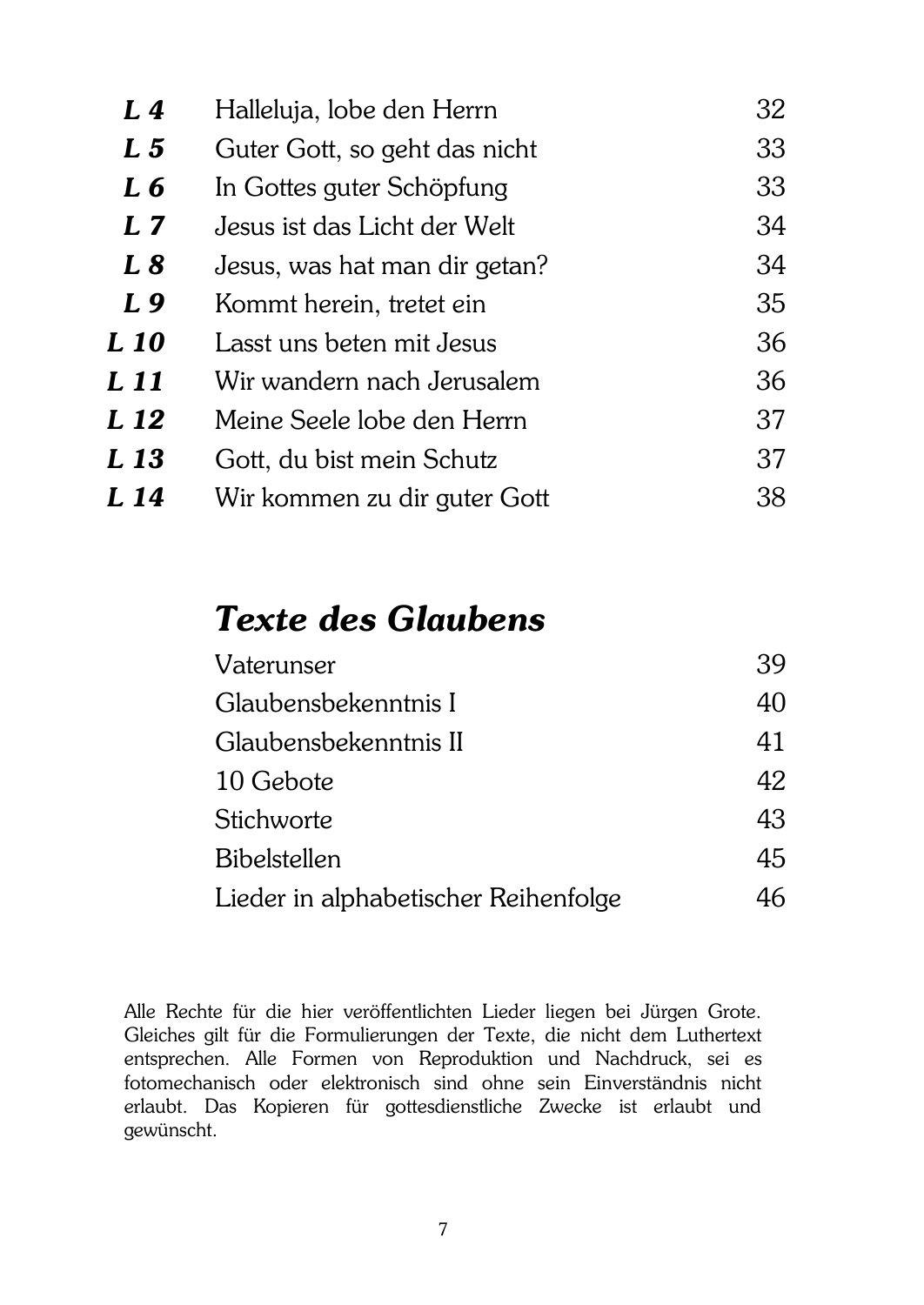#### Unser Anfang liegt bei dir guter Gott



2.) Und wenn ein Kind die Welt dann erblickt und uns alle freudig anstrahlt, sind wir gehalten in unserm Glück. Denn an all unsern Tagen stehst du zur Seite. So hab Dank für all dein Geleit.

3.) Geführt beginnen wir unsern Weg und zeig'n unser eignes Gesicht, woll'n unsern Weg mit Gott besteh'n. Denn die Freiheit des Lebens hast du uns gegeben, so begleite jeden Schritt.

15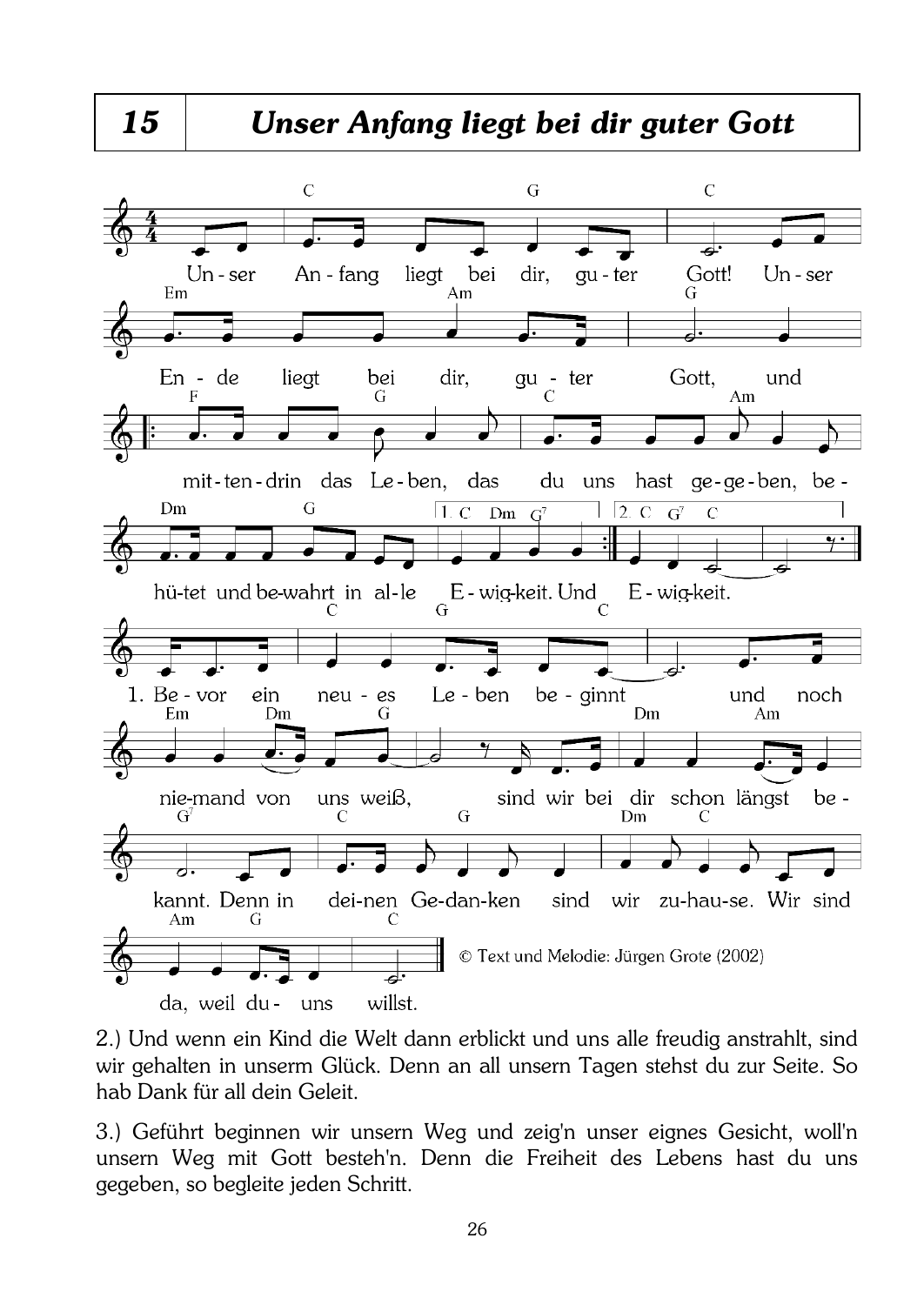

Im Kindergarten oder Kindergottesdienst singen wir diesen Vers immer drei mal, für Gott Vater, Sohn und Heiligen Geist. Bei der ersten Zeile halten wir die Hände segnend über den Kopf des Nachbarn, während der zweiten Zeile halten wir uns an den Händen.

> 4. Buch Mose 6. 24 - 26 Gott, der Herr segne dich und behüte dich; der Herr lasse sein Angesicht leuchten über dir und sei dir gnädig; der Herr erhebe sein Angesicht auf dich und schenke dir seinen Frieden.

 $L<sub>4</sub>$ 

### Halleluja, lobe den Herrn

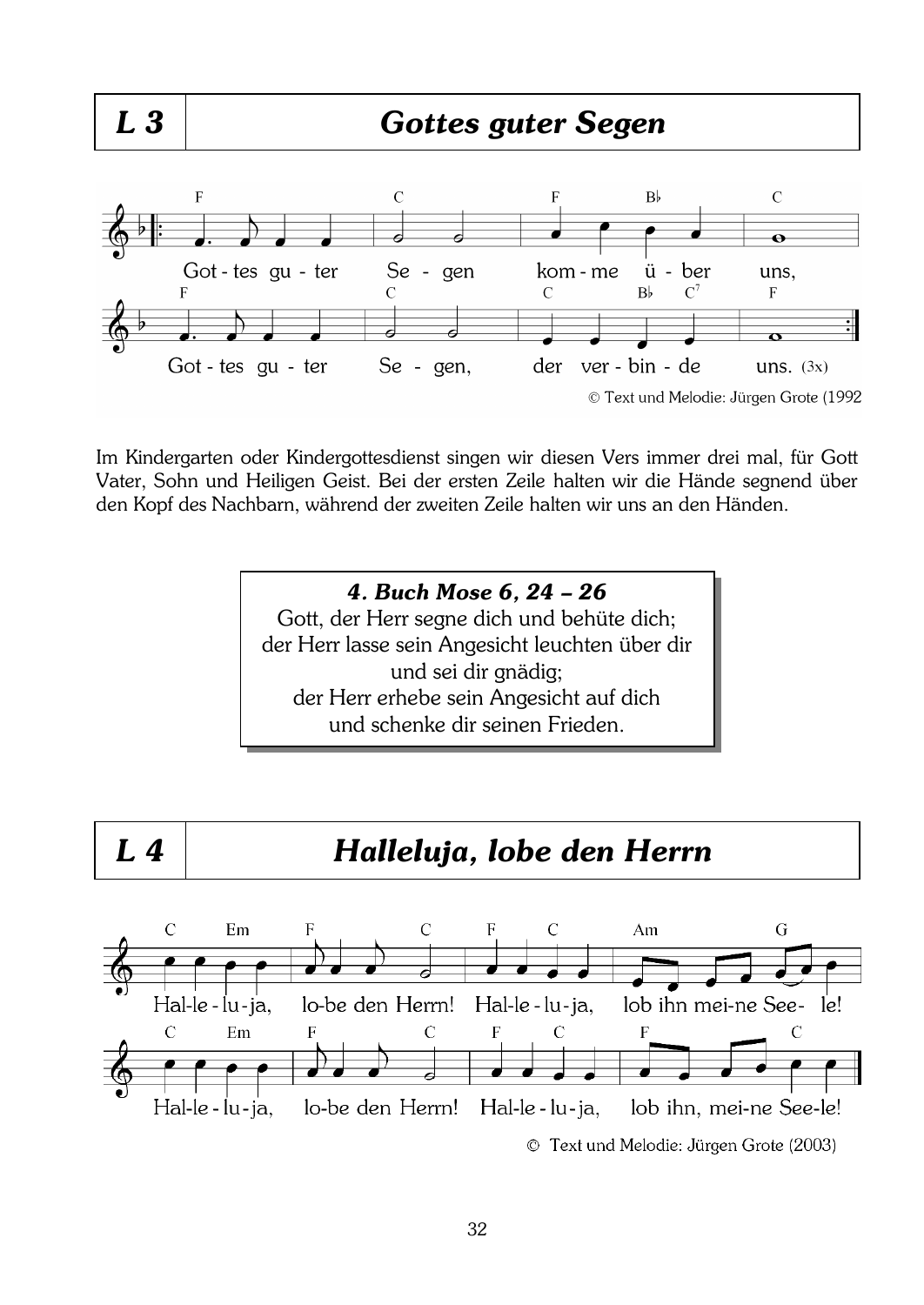## **Stichwortverzeichnis**

#### Liednummer

Ablehnung 13 Anfangslied L9 Angst  $3.1/10.2/11.2$ Anker<sub>7</sub> Annahme 13 Auferstehung 1/6 Berg 16 Blindenheilung 1 Böse 2,3 Burg 10/L 13/L14 Christus 3,2 Dank L1 Engel 17  $Fsel<sub>1</sub>$ Fels 10,1 / L 14 Freude 3,3/4,3/5,5 Friede  $L$  2 / 10.1 Garten Gethsemane 1/5.1 Gebet L 10/ S. 39 Geborgenheit 3/4/9/10/15/17/18 Geist Gottes 3.3 Gemeinschaft 13/L9 Glaube<sub>7</sub> Glaubensbekenntnis S. 40 u. 41 Halt 10 / 12.3 / 18.2 Haus 9.4 / 12.3 Hilfe 3,4 / 5,4 / 11,3 / 16 / L 5 Himmel 2 Hirte  $8/9$ Hoffnung  $2/4/7/9/10$ Jerusalem  $1/L11$ Jesus  $3.2/12/L8$ Kreuz  $1/5$ Lebensgeschichte Jesu 1 Licht  $11/L7$ Liebe 7/10,4 Loben  $14/L4$